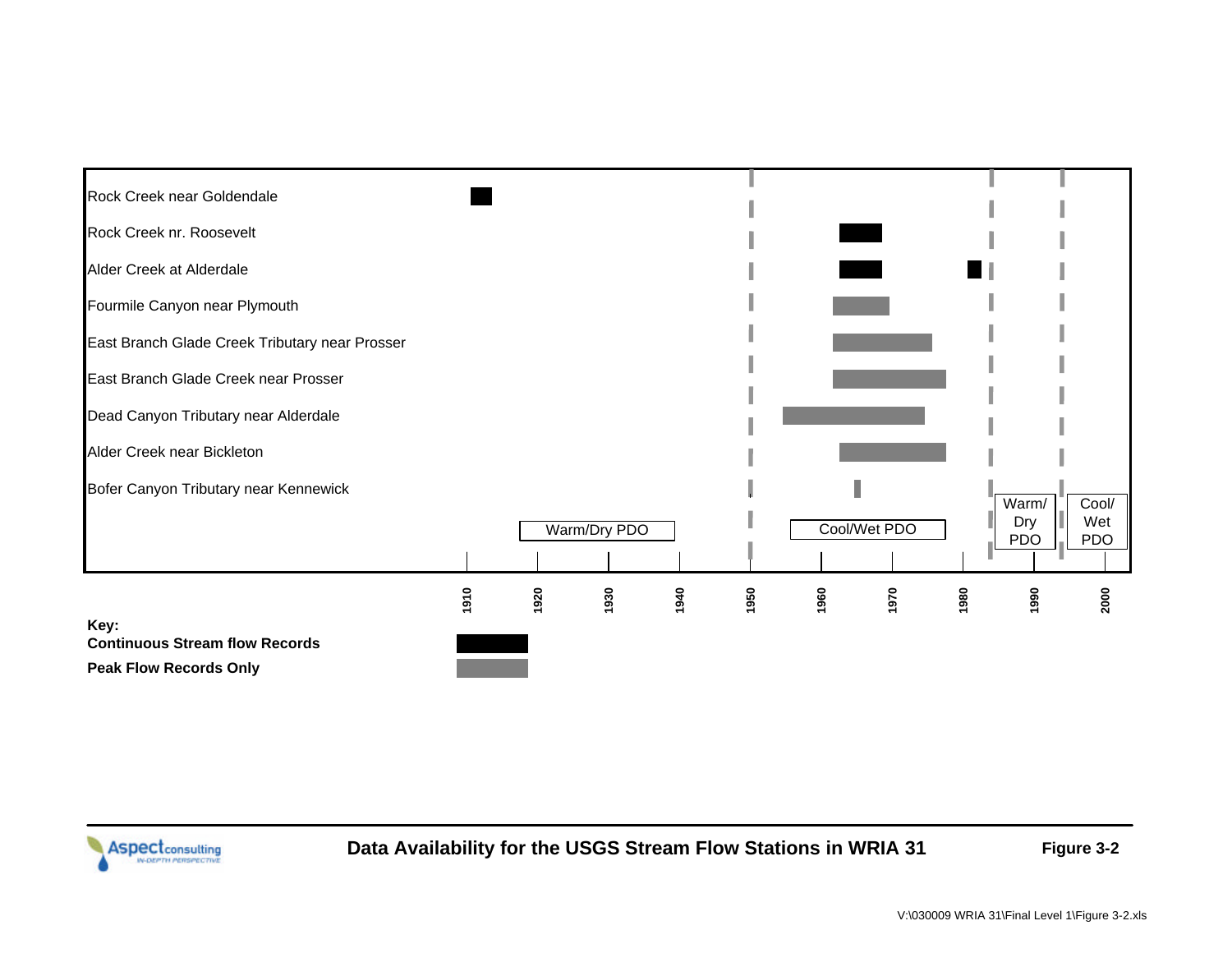

**Aspect**<sub>consulting</sub>

**Monthly Exceedance Flows for USGS Stations at Rock and Alder Creeks Figure 3-3**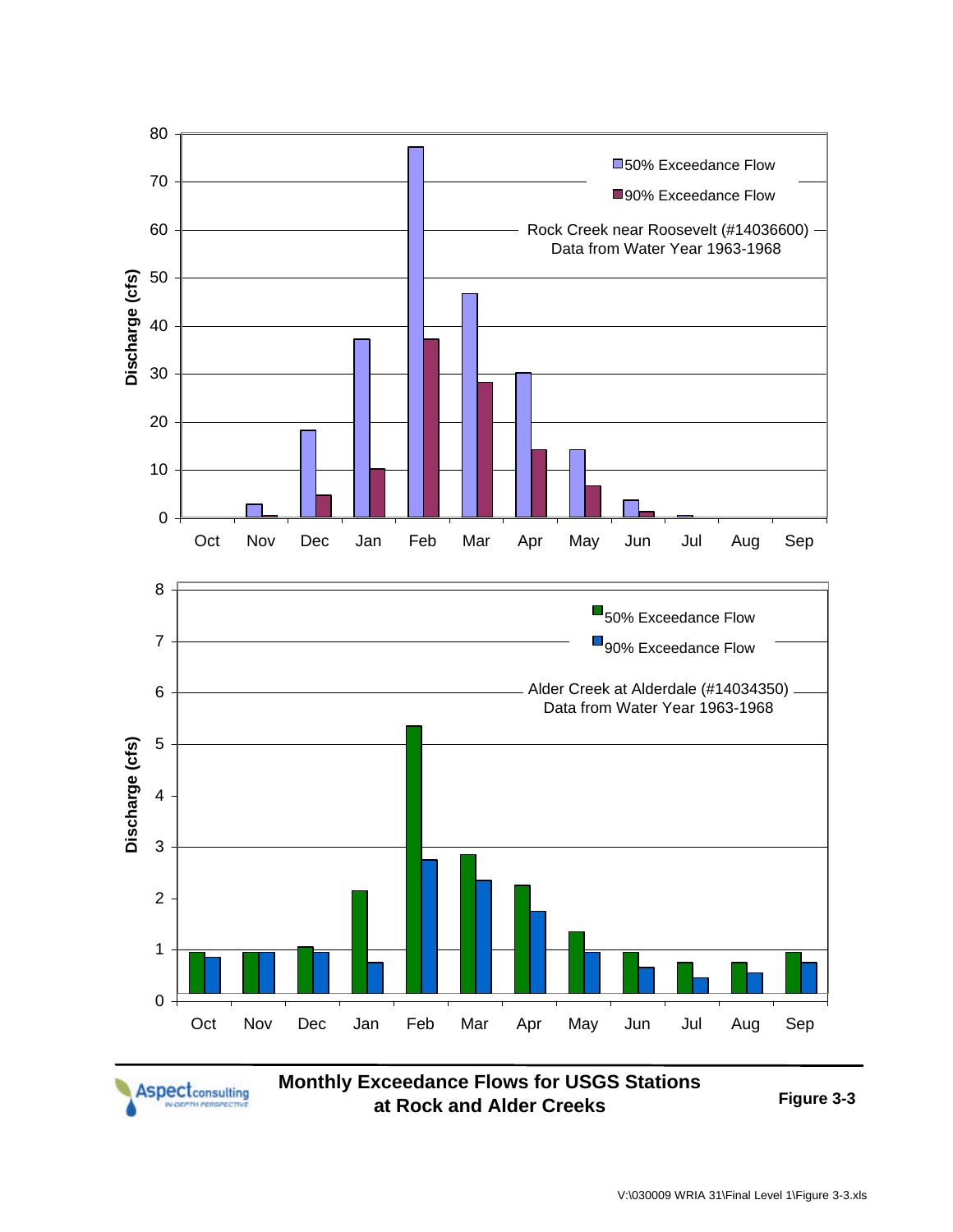

**Aspect**<sub>consulting</sub>

**Hydrographs for Rock and Alder Creeks** Figure 3-4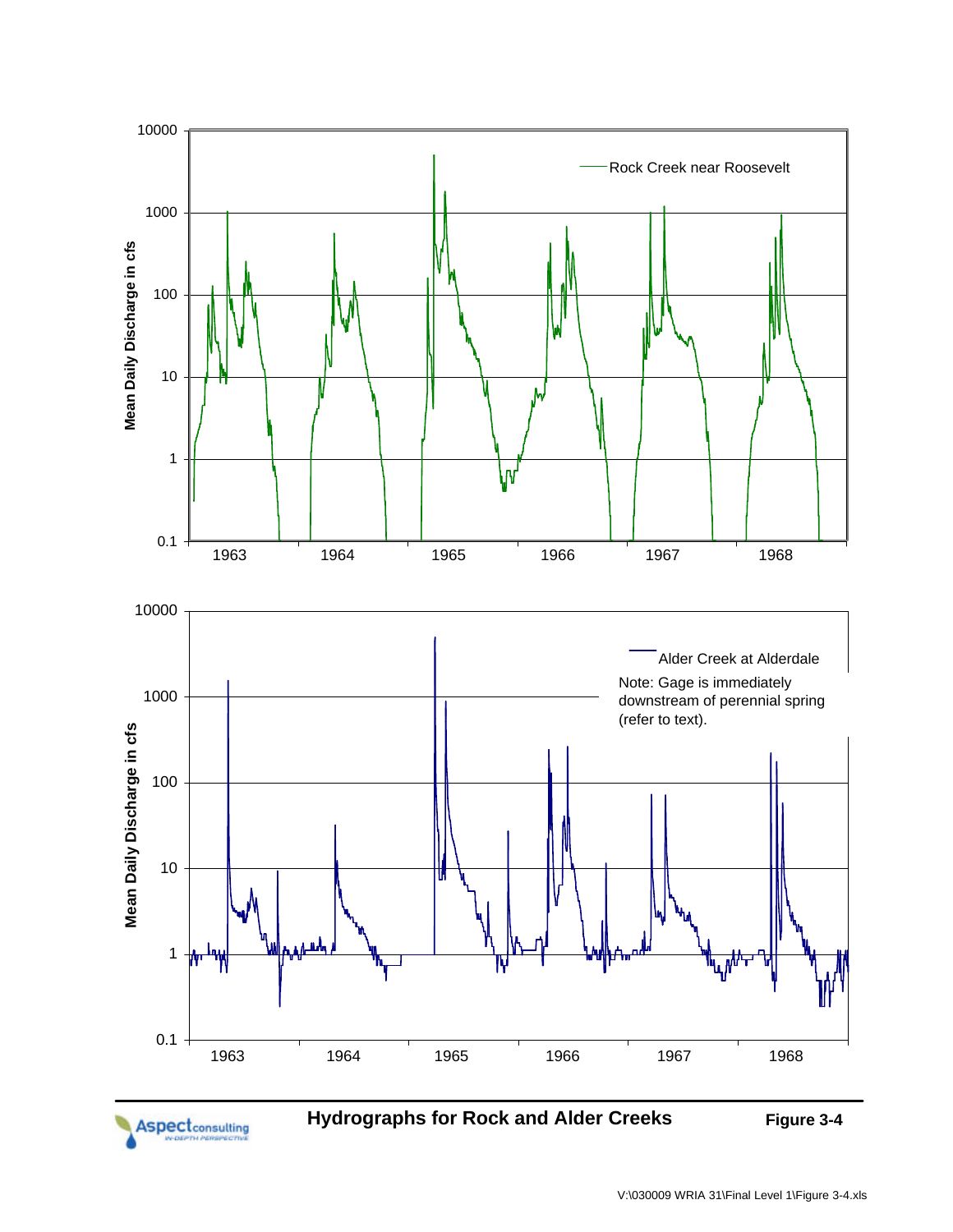

**Unit Area Runoff at Rock and Alder Creeks** 

**Figure 3-5**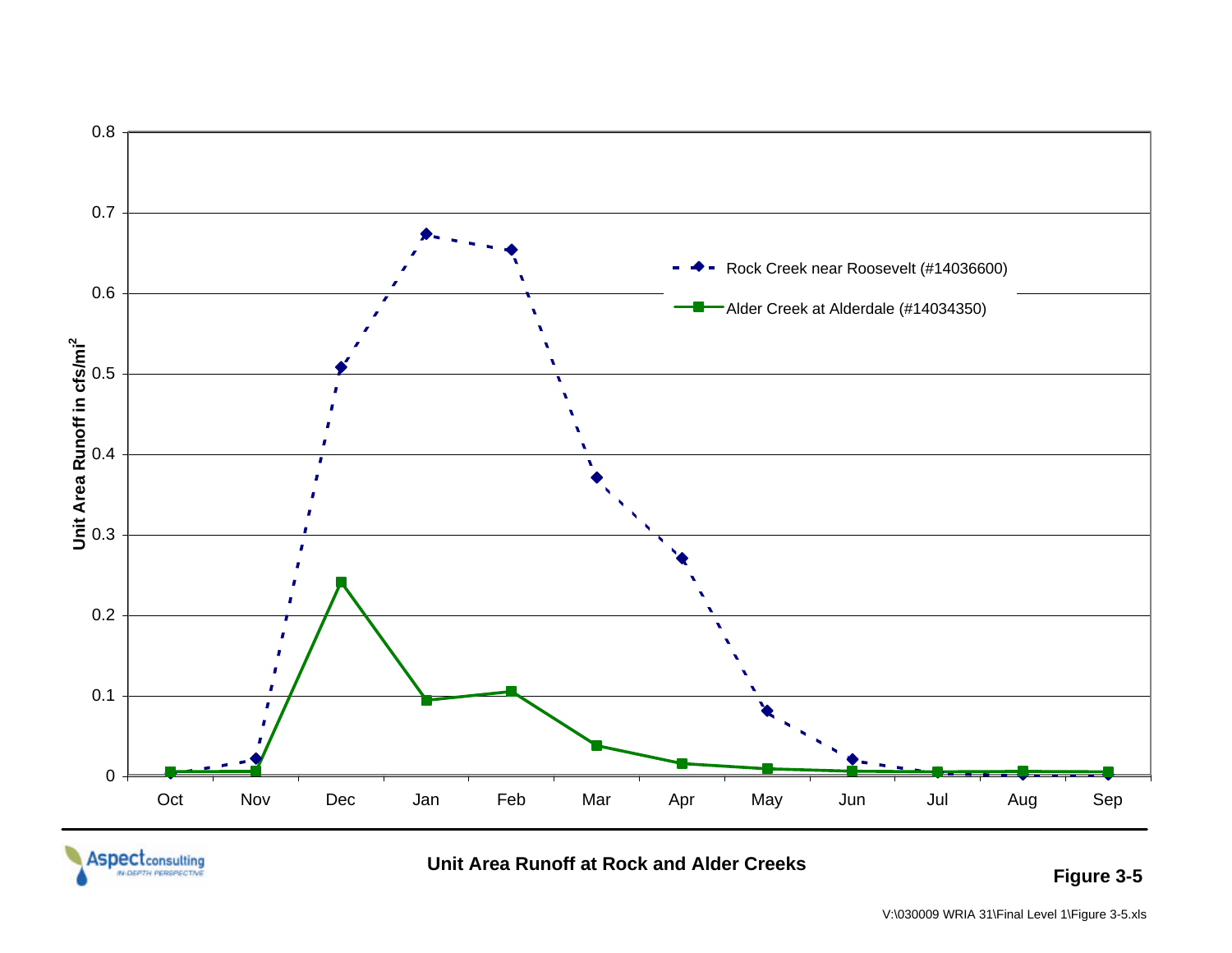



Aspectconsulting

**Mean Daily Flows for McNary and John Day Dams and the Columbia River at Pasco Figure 3-6**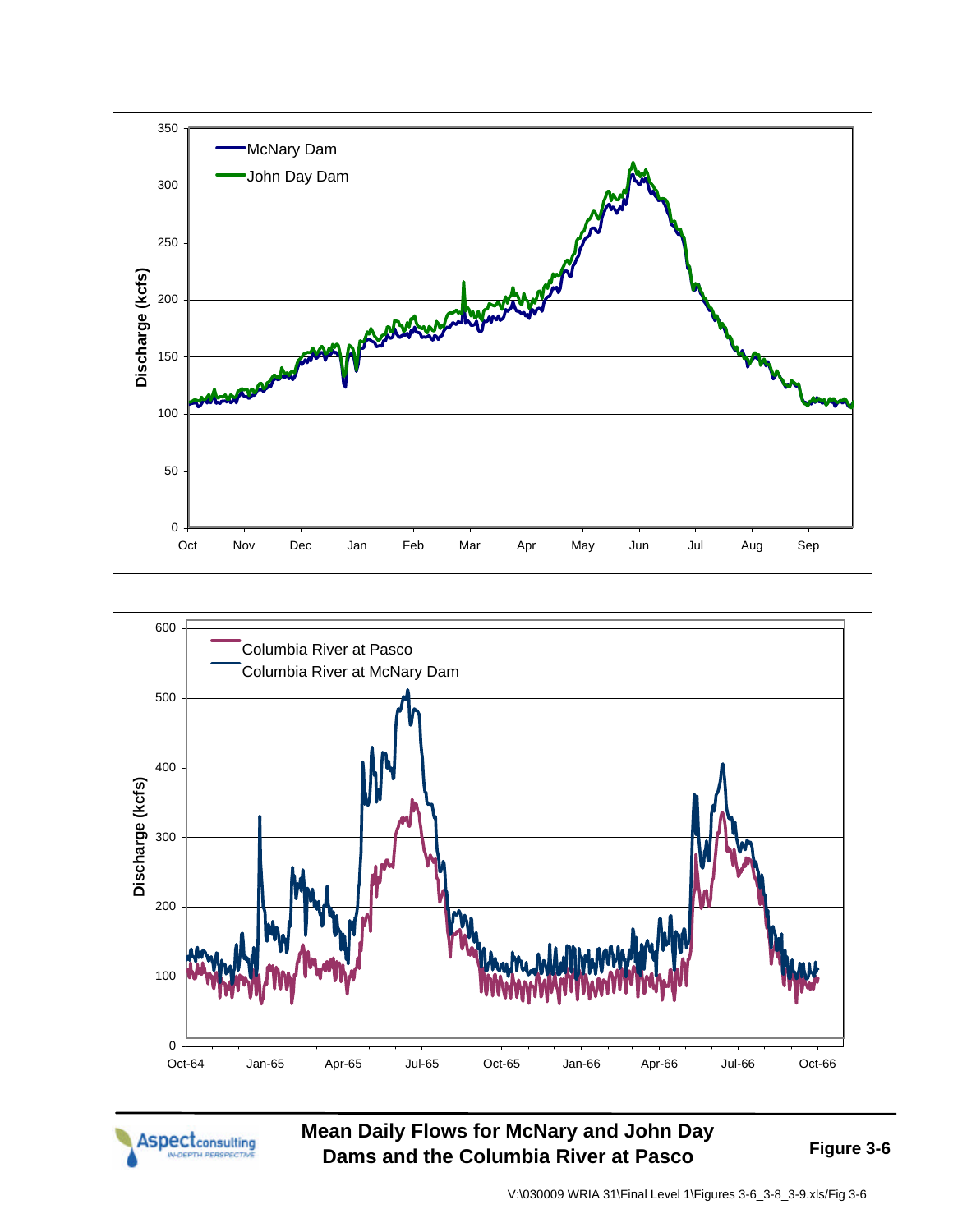



Aspectconsulting

**Exceedance Flows and Minimum Instream Flow Requirements for McNary and John Day Dams Figure 3-7**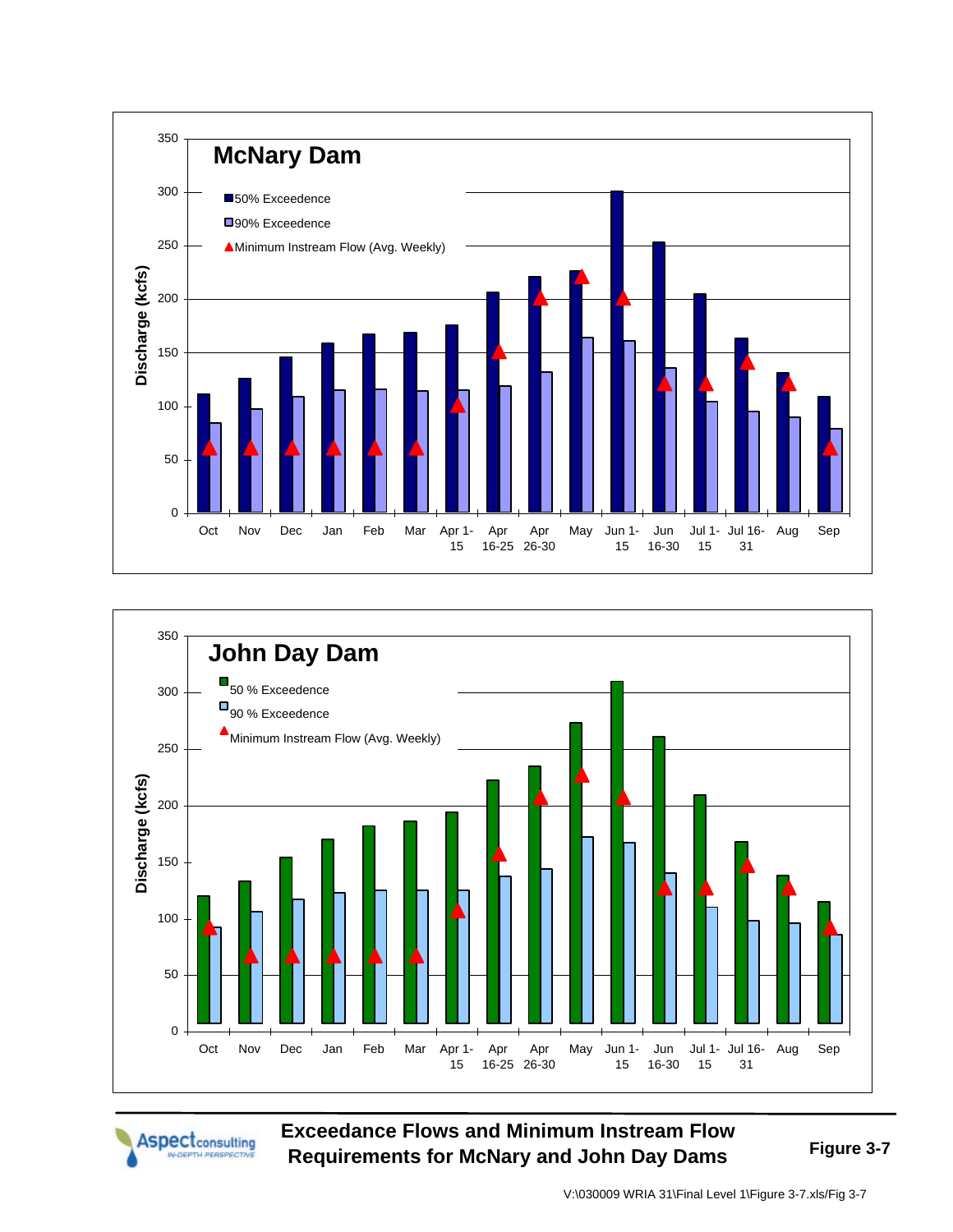





## **Mean Weekly Flows (1998-2003) and Minimum Instream Flow Requirements for McNary and John Day Dams Figure 3-8**